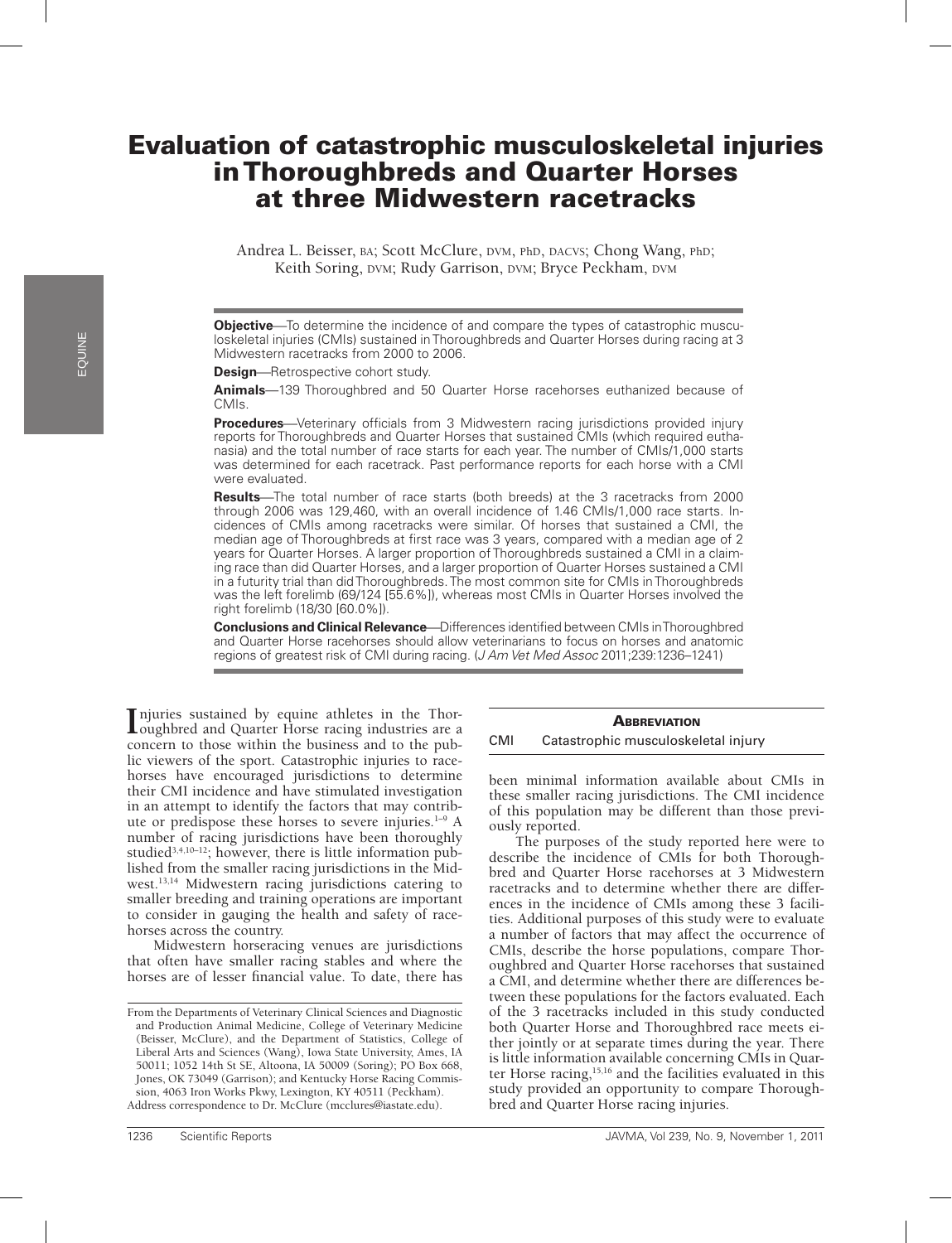### Materials and Methods

Three Midwestern racetrack facilities (ie, Prairie Meadows Racetrack in Altoona, Iowa; The Woodlands Racetrack in Kansas City, Kan; and Remington Park Racetrack in Oklahoma City, Okla) were chosen for this study on the basis of their interest in participating and willingness to provide complete injury records. Records from 2000 through 2006 for Prairie Meadows Racetrack and Remington Park Racetrack and from 2002 through 2006 for The Woodlands Racetrack were obtained. For both Thoroughbreds and Quarter Horses, information on total race starts and CMIs and additional information for each horse with a CMI and each race during which a CMI occurred were documented. For this study, a CMI was defined as an injury necessitating euthanasia by the attending racetrack veterinarian either during or immediately following a race. Catastrophic musculoskeletal injuries that occurred during training hours were not included. Horses not euthanized were considered to have noncatastrophic injuries and were not included. Catastrophic musculoskeletal injuries included those involving bones, tendons, and ligaments. Racing fatalities due to pulmonary hemorrhage or cardiac problems were not included in this study. Horses must have started the race (left the race gate) before incurring the injury to be included in the study. A past performance history was acquired for each horse with a CMI from a national Thoroughbred and Quarter Horse racing reporting system.<sup>a</sup> In addition, each racetrack or their referring veterinary institution supplied available documentation on pathologic findings detailing the type of musculoskeletal injury sustained and the total number of Thoroughbred and Quarter Horse starters for the race meets included in the study.

The following variables were recorded for each horse entered in the study: study identification number, horse information (name, owner, trainer, and jockey), date of injury, breed (Thoroughbred or Quarter Horse), racetrack (Prairie Meadows Racetrack, The Woodlands Racetrack, or Remington Park Racetrack), sex (sexually intact male, gelding, or female), age when the CMI occurred (years), racetrack surface (dirt or turf), racetrack condition (dirt: fast, good, sloppy, or muddy; turf: firm or good), race distance (yards for Quarter Horses and furlongs for Thoroughbreds), number of horses in field, type of race (maiden or maiden special weight, maiden claiming, allowance, claiming, derby or futurity trial, and stakes race or handicap), purse (dollars), weight carried (pounds), post position in the race where injury occurred, lifetime earnings (dollars), total lifetime race starts, age at first race start (years), limb injured, type of injury (fracture or soft tissue), anatomic structure injured, and prerace medication (phenylbutazone, furosemide, or both).

**Statistical analysis**—All data were entered into a spreadsheet<sup>b</sup> and imported into a statistical software package<sup>c</sup> for analysis. The overall CMI incidence per racetrack, year, and breed were calculated by dividing the number of CMIs of each group by the total race starts for the group and multiplying by 1,000. Then, the binomial response of the number of CMIs/1,000 race starts was analyzed by use of logistic regression, with

racetrack, year, and breed as explanatory variables. Multiple linear regression was used to analyze the relationship between the number of CMIs and the explanatory variables including racetrack, year, breed, and the number of race starts. An ANOVA model was used to analyze the number of race starts, with racetrack, breed, and their interaction as explanatory variables.

To identify differences for categorical variables between Thoroughbred and Quarter Horse racehorses with CMIs, the Fisher exact test was used. For comparison of quantitative variables, equality of the variance was determined. For those with similar variance between groups, 2 sample *t* tests were applied and the Satterthwaite *t* test with unequal variance was reported for those with unequal variance. Values of  $P \le 0.05$  were considered significant.

# Results

**CMI incidence**—The total number of race starts at the 3 racetracks from 2000 through 2006 was 129,460 for Thoroughbreds and Quarter Horses combined, with an overall incidence of 1.46 CMIs/1,000 race starts. There were a total of 139 CMIs in Thoroughbreds for a CMI incidence of 1.48 and 50 CMIs in Quarter Horses for a CMI incidence of 1.36.

There were 54,279 race starts at Prairie Meadows Racetrack from 2000 through 2006 with 70 total CMIs, yielding an incidence of 1.29 CMIs/1,000 race starts. The total number of Thoroughbred race starts at Prairie Meadows Racetrack during the study period was 42,615 with 56 CMIs, yielding an incidence of 1.31 CMIs/1,000 race starts. At the same racetrack, there were 11,664 Quarter Horse race starts with 14 CMIs, yielding an incidence of 1.20 CMIs/1,000 race starts.

There were 12,212 race starts at The Woodlands Racetrack from 2002 through 2006 with 20 total CMIs, yielding an incidence of 1.64 CMIs/1,000 race starts. The total number of Thoroughbred race starts at Prairie Meadows Racetrack during the study period was 8,645 with 15 CMIs, yielding an incidence of 1.74 CMIs/1,000 race starts. At the same racetrack, there were 3,567 Quarter Horse race starts with 5 CMIs, yielding an incidence of 1.40 CMIs/1,000 race starts.

There were 62,949 race starts at Remington Park Racetrack from 2000 through 2006 with 99 total CMIs, yielding an incidence of 1.57 CMIs/1,000 race starts. The total number of Thoroughbred race starts at Prairie Meadows Racetrack during the study period was 41,433 with 68 CMIs, yielding an incidence of 1.64 CMIs/1,000 race starts. At the same racetrack, there were 21,516 Quarter Horse race starts with 31 CMIs, yielding an incidence of 1.44 CMIs/1,000 race starts.

When the number of CMIs/1,000 race starts were analyzed, there was no significant effect of year (*P* = 0.908), racetrack (*P* = 0.407), or breed (*P* = 0.420) on CMI incidence. The only significant (*P* < 0.001) effect on the number of CMIs at a racetrack was the number of race starts at a racetrack. There was a significant (*P* < 0.001) difference in the number of race starts among racetracks, a significant difference (*P* < 0.001) between the number of Thoroughbred race starts versus Quarter Horse race starts, and a significant  $(P < 0.001)$  interaction between the breed (Thoroughbred and Quarter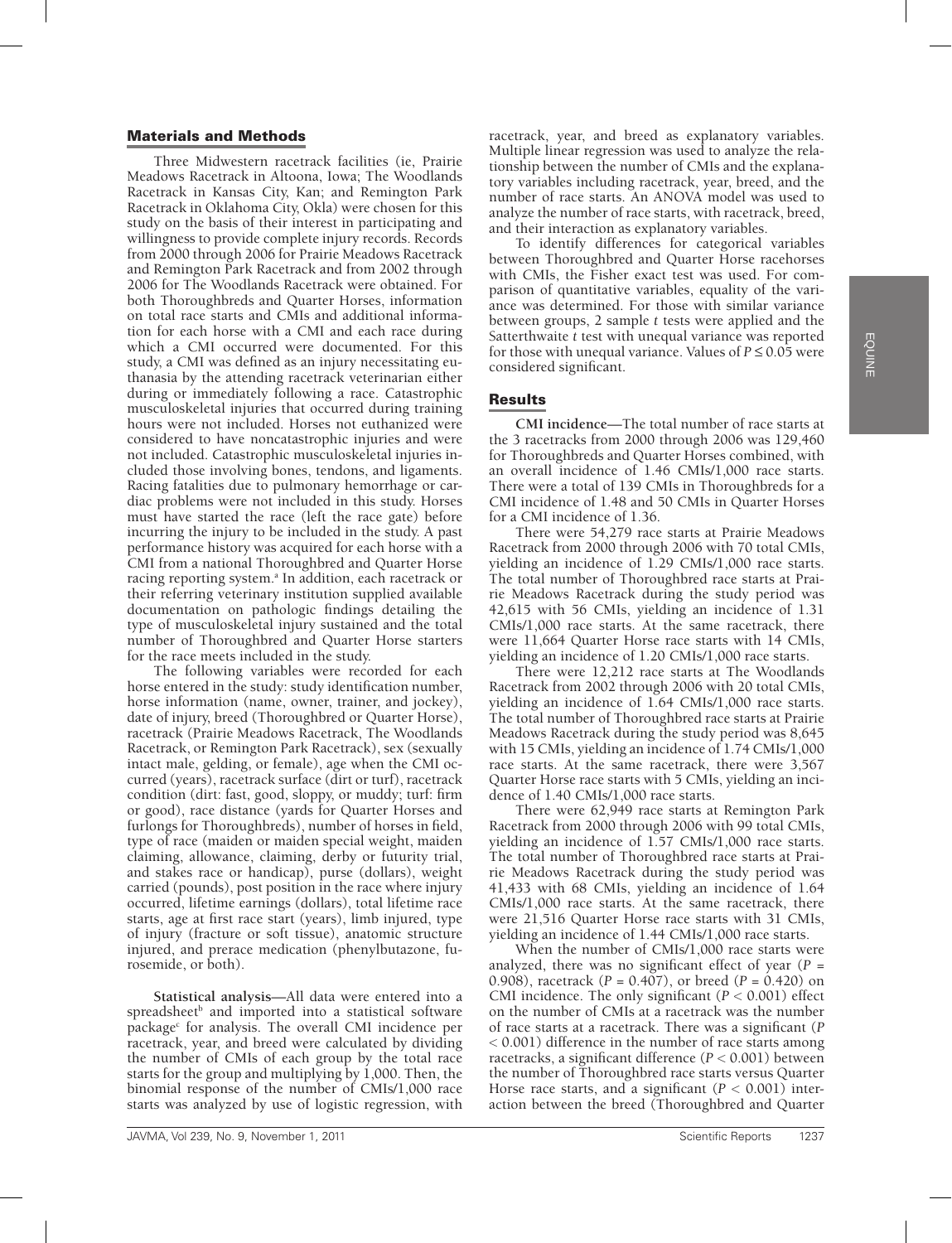EQUINE

Horse) and racetrack. At The Woodlands Racetrack, there were fewer race starts than at Prairie Meadows Racetrack (*P* < 0.001) and Remington Park Racetrack (*P <* 0.001) and overall fewer Quarter Horse race starts than Thoroughbred race starts  $(P < 0.001)$ .

**Characteristics of injured horses**—Complete information was available for 124 of 139 Thoroughbreds and 30 of the 50 Quarter Horses that had a CMI. Thoroughbreds had equal numbers of geldings (49/124 [39.5%]) and females (49/124 [39.5%]) and fewer sexually intact males (26/124 [21.0%]) that sustained a CMI. The distribution of Thoroughbreds was not significantly (*P* = 0.248) different from that of Quarter Horses, for which the highest number of CMIs occurred in geldings (17/30 [56.7%]), compared with females (9/30 [30%]) and sexually intact males (4/30 [13.3%]). Thoroughbreds were older (median, 4 years; range, 2 to 9 years) than Quarter Horses (median, 3 years; range, 2 to 7) at the time of CMI, but this difference was not significant  $(P = 0.056)$ . Only 6.5% (8/124) of CMIs in Thoroughbreds occurred when they were 2 years old, with most occurring at 3 years of age (51/124 [41.1%]) and fewer at 4 years of age (33/124 [26.6%]). Two-year-old Quarter Horses sustained 30% (9/30) of the CMIs among this breed, with 26.7% (8/30) of CMIs occurring at 3 years of age and 23.3% (7/30) of CMIs occurring at 4 years of age. There were 10 CMIs in Thoroughbreds that occurred on a firm turf course, which constituted all of the data included in this study for turf events. Among the CMIs that occurred on a fast-racing dirt racetrack surface, 89.4% (102/114) occurred in Thoroughbreds and 83.3% (25/30) occurred in Quarter Horses ( $\overline{P}$  = 0.434).

As expected, there was a significant  $(P < 0.001)$  difference in race distance between Thoroughbreds and Quarter Horses. The races in which Thoroughbreds sustained a CMI were longer (median, 6 furlongs [1,320 yards]; range, 5 to 10 furlongs [1,100 to 2,200 yards]), compared with those of the Quarter Horses (median, 350 yards; range, 100 to 870 yards). Most Thoroughbreds that sustained CMIs were in 6-furlong races (46/124 [37.1%]), compared with Quarter Horses, in which CMIs were greatest at 350 yards (14/30 [46.7%]). The field sizes were similar  $(P = 0.2169)$  for Thoroughbreds (median, 9 horses; range, 5 to 13 horses) and Quarter Horses (median, 9 horses; range, 6 to 11 horses).

Most CMIs in Thoroughbreds occurred in claiming races (68/124 [54.8%]). For Quarter Horses, both the stakes-handicap (12/30 [40.0%]) and maiden-maiden special weight (7/30 [23.3%]) racing categories were most common in terms of CMIs. The distribution of race type was significantly (*P* < 0.001) different between Thoroughbreds and Quarter Horses with CMIs. Data were also evaluated as maiden races versus all other types, claiming races versus all other types, and futurity trials versus all other types. There was not a significant (*P* = 0.175) difference in the incidence of CMIs between Thoroughbreds and Quarter Horses for maiden races; however, there was a significantly  $(P < 0.001)$  larger proportion of CMIs in Thoroughbred claiming races than in Quarter Horse claiming races and a significantly (*P* < 0.001) larger proportion of Quarter Horses than Thoroughbreds with CMIs sustained in futurity trials.

The purse value of the race in which the CMI occurred for Thoroughbreds (median \$9,000; range, \$1,680 to \$75,000) was not significantly  $(P = 0.999)$ different than that for the Quarter Horses (median \$7,500; range, \$1,600 to \$65,000). The weight carried by Thoroughbreds (median, 53.6 kg [118 lb]; range, 49.5 to 56.4 kg [109 to 124 lb]) was significantly (*P* < 0.001) different from the weight carried by Quarter Horses (median, 55.5 kg [122 lb]; range, 54.5 to 57.7 kg [120 to 127]).

Median Thoroughbred lifetime earnings was \$13,886 (range, \$0 to \$359,977), and the Quarter Horse median earnings was \$6,251.50 (range, \$42 to \$267,989), which were not significantly  $(P = 0.397)$  different. There was a significant  $(P = 0.049)$  difference in the number of lifetime race starts between Thoroughbreds (median, 11 race starts; range, 1 to 110 race starts) and Quarter Horses (median, 7.5 race starts; range, 1 to 51 race starts). The median age at first race start for Thoroughbreds that sustained CMIs was 3 years (age range, 2 to 5 years), whereas the median age for first race start for Quarter Horses that sustained CMIs was 2 years (age range, 2 to 5 years;  $P = 0.001$ ).

Most CMIs in Thoroughbreds occurred in the left forelimb (69/124 [55.6%]), whereas most CMIs in Quarter Horses involved the right forelimb (18/30 [60.0%]). There was a significant  $(\overline{P} = 0.029)$  difference between Thoroughbreds and Quarter Horses in terms of the limb in which the injury most commonly occurred. The left forelimb was significantly  $(P = 0.008)$  more likely to be involved than any other limb in Thoroughbreds (right forelimb, 37/124 [29.8%]; both forelimbs, 12/124 [9.7%]; right hind limb, 4/124 [3.2%], left hind limb 1/124 [0.8%]; and both hind limbs, 1/124 [0.8%]), and the right forelimb was significantly (*P* = 0.003) more likely to be involved than any other limb in Quarter Horses (left forelimb, 8/30 [26.7%]; both forelimbs, 3/30 [10%]; right hind limb, 1/30 [3.3%], and left hind limb, 0). Neither breed was significantly  $(P = 1.0)$  more likely to have multiple limbs involved.

Fractures accounted for most CMIs in both breeds, occurring in 92.7% (115/124) of Thoroughbreds and 90% (27/30) of Quarter Horses, which was not significantly  $(P = 0.703)$  different. Injuries were recorded in 10 categories, and there were no significant (*P* = 0.072) differences between breeds in the type of CMI sustained. The most frequent injury for both breeds was proximal sesamoid bone fractures occurring in 38.7% (48/124) of Thoroughbreds and 30% (9/30) of Quarter Horses. This was followed by carpal bone fractures in 21.8% (27/124) of Thoroughbreds and 23.3% (7/30) of Quarter Horses. Third metacarpal bone fractures occurred in 20.2% (25/124) of Thoroughbreds and 10% (3/30) of Quarter Horses. Metacarpophalangeal joint disruption with proximal sesamoid bone and third metacarpal bone fracture occurred in 8.1% (10/124) of Thoroughbreds and 6.7% (2/30) of Quarter Horses. When injuries of the metacarpophalangeal joint were grouped together (proximal sesamoid bone, suspensory ligament, and a combination of proximal sesamoid bone and third metacarpal bone fracture), they accounted for 48.4% (60/124) of the injuries in Thoroughbreds and 40% (12/30) of the injuries in Quarter Horses (*P* = 0.4242). There were only 2 Thoroughbreds (2/124 [1.6%]) with humeral fractures, com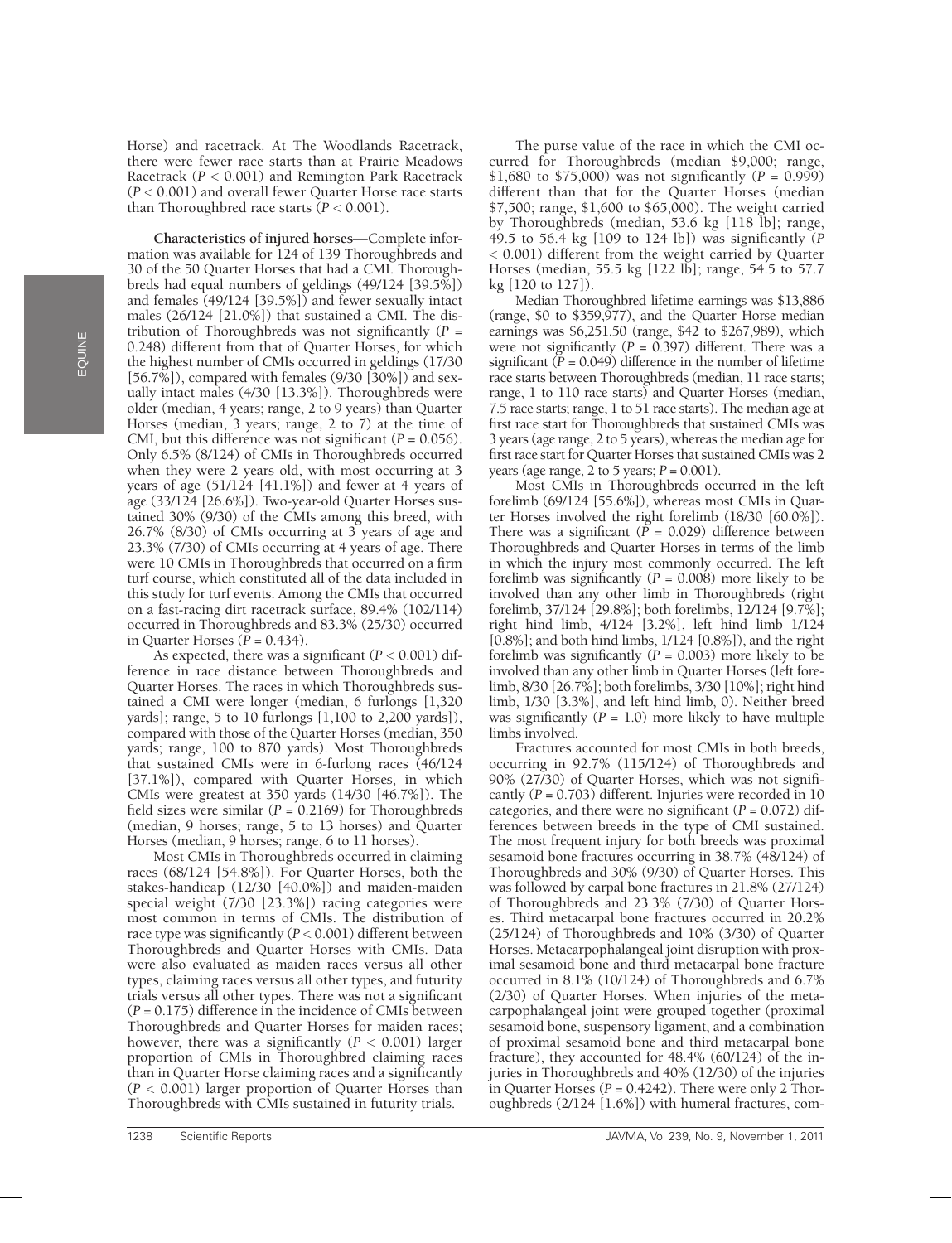pared with 4 Quarter Horses (4/30 [13.3%]) with humeral fractures. When humeral fractures were compared between breeds versus all other injuries, Quarter Horses were overrepresented  $(P = 0.014)$ . Most Thoroughbreds (105/124 [84.7%]) and Quarter Horses (22/30 [73.3%]) raced after premedication with both furosemide and phenylbutazone  $(P = 0.178)$ .

# **Discussion**

In the present study, the combined CMI incidence for Thoroughbreds of 1.48 CMIs/1,000 race starts is consistent with overall CMI values reported for other Thoroughbred racing jurisdictions including Florida,<sup>3</sup> Kentucky,<sup>4</sup> California,<sup>5</sup> New York,<sup>11</sup> and Ontario, Canada.12 The incidence of CMIs in Quarter Horses in the present study was 1.36 CMIs/1,000 race starts. The only comparable data are those from the study by Cohen et al, $15$  who reported 0.8 catastrophic injuries and 2.2 musculoskeletal injuries/1,000 race starts. In that study, $15$  a regulatory official determined whether it was likely that the horse could be saved, while the present study included all horses that were euthanized, which may have included some horses that were euthanized on the basis of economic consideration. To the authors' knowledge, the present study is the first to evaluate Quarter Horse racehorses at the same facilities as Thoroughbred racehorses. Our data indicate that the incidence of CMIs for both Thoroughbred and Quarter Horse racehorses is not significantly different.

Our interpretation of a CMI needs to include understanding study details. In the present study, we included only CMIs associated with an actual race from which the horse successfully left from the race gate to begin racing and did not include cardiovascular events. Other studies have incorporated training injuries,<sup>12</sup> have separated horses that are injured in the race gate,<sup>15</sup> or may have used a definition or timeframe of a CMI different than that used in the present study. This study excluded nonmusculoskeletal issues such as cardiovascular failure and exercise-induced pulmonary hemorrhage, similar to other studies.4,7,15

The retrospective data to describe CMIs in the present study were used to compare data between Thoroughbreds and Quarter Horses at these racetracks. There was no effort to evaluate the data on the basis of how the types of races to run were determined (ie, written) for each racetrack. Clearly, a number of differences including distance and weight carried would be expected between breeds on the basis of how races are written for the 2 breeds. Some potential differences could be related to more claiming races being provided for Thoroughbreds. Additionally, there were a higher number of futurity trials and futurities for the Quarter Horses, which did not occur in Thoroughbred racing. The present study did not evaluate risk factors on the basis matched controls; comparisons were limited to differences between Thoroughbred and Quarter Horse racehorses. Another limitation of this study was that data beyond the recording of a CMI in all Quarter Horse races were not available for 20 Quarter Horses early in the period studied.

The present study did not identify a difference in sex distribution of CMI incidence between breeds.

Three previous studies $5,6,12$  indicated that sexually intact male Thoroughbreds were more likely to sustain a CMI; however, sex was not found to influence the risk of CMI in a previous Quarter Horse study.15 There was a difference in age for when CMIs occurred between Thoroughbred and Quarter Horse racehorses, but this difference was not significant (*P* = 0.056). The highest percentage of CMIs occurred in 3-year-old Thoroughbreds and 2-year-old Quarter Horses. When evaluating the risk factor data published to date, it has been reported that the older the horse, the higher risk of a CMI. This may be related to more exposure to racing.<sup>5,17</sup> It has also been reported that 4-year-old Thoroughbreds are at twice the risk of having a CMI, compared with 3 year olds.<sup>5</sup> A descriptive study<sup>16</sup> of racing Quarter Horses in California included 39% of 3 year olds and 32% of 2 year olds that developed CMIs. A Texas study<sup>15</sup> reported more 2-year-old than 3-year-old Quarter Horses with CMIs, but the difference was not significant. In the present study, there was an even distribution of 2-, 3-, and 4-year-old Quarter Horses. The total number of horses of each breed and age racing on these racetracks is unknown. It is possible that more 2-year-old Quarter Horses were racing and that the incidence per group would increase with age. This would be comparable with the reported incidence of increased risk of more race starts with age.

In the present study, the median race length for Thoroughbreds that sustained CMIs was at a distance of 6 furlongs (46/124 [37.1%]). This finding is similar to that reported in New York, $11$  which revealed the highest incidence of CMIs occurred for Thoroughbreds in races with a distance of 6 furlongs. Distance has been reported as being a significant risk factor for injury in Thoroughbreds,<sup>4</sup> with a greater risk in shorter races that would appear similar to the horses in the present study. Horses racing shorter distances would likely be racing at a higher speed, which places more force on the forelimbs.<sup>18</sup> However, data on race speed were not included in the present study. In the present study, 46.7% (14/30) of CMIs in Quarter Horses were in races of 350 yards.

There were significant  $(P < 0.001)$  differences between Thoroughbreds and Quarter Horses in the types of races where CMIs occurred. In the present study, there was a predominance of CMIs among 2-year-old Quarter Horses running in nonclaiming races, compared with Thoroughbreds over age 3 years competing in claiming races. This could have been due to differences in races being run at these racetracks. Younger Quarter Horses may be more commonly raced in 2-year-old futurities, and there may be more races available for older Thoroughbreds with a predominance of claiming races.

Most (68/124 [54.8%]) CMIs in Thoroughbreds occurred in claiming races. It has been documented that Thoroughbreds in claiming races are at a relatively high risk of developing CMIs.<sup>6,14</sup> This is likely the result of lower quality or injured racehorses with a higher risk for developing a fracture being placed in these races.<sup>19</sup> In contrast to Thoroughbreds, the predominance of CMIs among Quarter Horses (12/30 [40.0%]) occurred in stakes-handicap racing categories. Our data are similar to those reported for Quarter Horse racing in Texas, where significantly fewer injuries occurred in claiming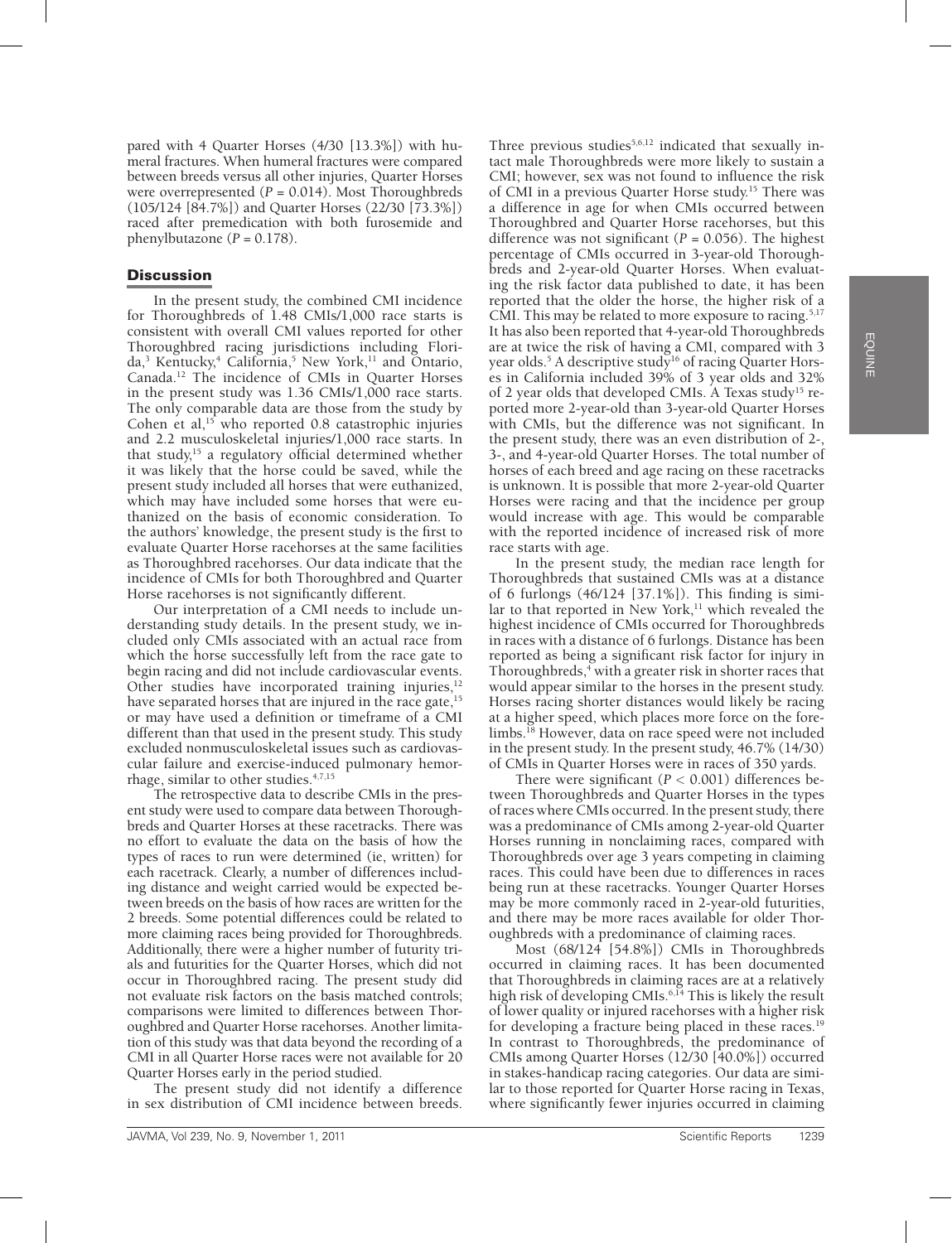races than in nonclaiming races,<sup>15</sup> and different from California where most  $(60\%)$  of the CMIs in Quarter Horses occurred in claiming races.<sup>16</sup> This difference may be attributed to the quality of horses and the types of races provided for these jurisdictions.

The median lifetime earnings for the Thoroughbred and Quarter Horse racehorses sustaining CMIs were relatively low (\$13,886 and \$6,251, respectively). Reasons for low lifetime earnings may differ between breeds. Thoroughbreds had significantly more race starts, were older, and were running in relatively short claiming races. This may indicate that Thoroughbreds sustaining CMIs were less-talented horses. The Quarter Horses in the present study were predominantly 2 year olds (9/30 [30%]). Many of these injuries occurred in futurity trials and futurities. This could indicate that Quarter Horses are being pushed hard as yearlings and 2 year olds to reach the higher paying 2-year-old futurity races.

It has been shown in a number of studies<sup>4,5,8,12,15,19</sup> that forelimbs are most commonly injured in racehorses. Some studies<sup> $4,5$ </sup> have shown the left forelimb is more commonly affected, and others have shown no limb predilection.8,12,15 The predilection for forelimbs is expected in relation to how horses load the forelimbs. In the present study, there was a significant  $(P = 0.029)$ difference between the left forelimb involvement in Thoroughbreds and the right forelimb involvement in Quarter Horses. A potential explanation may be that the injury is associated with the lead limb when the injury occurs. Additionally, as Quarter Horses are slowed at the end of the race, a horse in the right lead are entering a left-hand turn that could affect limb loading and balance, which could also contribute to CMIs of the right forelimb.

Peak vertical force is greatest in the lead forelimb followed by the nonlead forelimb.<sup>18</sup> In video analysis, 66% of horses with a forelimb fracture fractured the limb they were using as the lead forelimb at the time of fracture, $20$  and most limbs injured were lead forelimbs, irrespective of direction of racing.19 Thoroughbreds in the United States race counterclockwise and are typically on the left lead in the turns. Quarter Horses running sprint races will typically take a single lead from the gate to the finish. If more Quarter Horses break from the gates on the right lead rather than the left lead, this could account for the difference in forelimb injuries between Thoroughbreds and Quarter Horses.

Some previous studies<sup>5,6,10</sup> have had predetermined categories for injuries and multiple injuries in the same horse and were ranked on the basis of relevance by a single pathologist. In the present study, predetermined definitions of injury sites were not available and numerous veterinarians were responsible for postmortem examination. It is possible that some horses in the present study had multiple anatomic structures involved, but only 1 primary area of injury was recorded on the necropsy report. However, data compiled in the present study are similar to that of other studies. The most frequent injury for both breeds was proximal sesamoid bone fractures (48/124 [38.7%] for Thoroughbreds and 9/30 [30%] for Quarter Horses), followed by carpal bone fractures (27/124 [21.8%] for Thoroughbreds and

7/30 [23.3%] for Quarter Horses). When the injuries of the suspensory apparatus at the metacarpophalangeal joint were grouped together, they accounted for 48.4%  $(60/124)$  of injuries in Thoroughbreds and  $40\%$   $(12/30)$ of injuries in Quarter Horses. All of these findings are consistent with those of previous studies $4,7,8,15,21$  in both Thoroughbred and Quarter Horse racehorses. The high occurrence of humeral fractures (4/30 [13.3%]) in Quarter Horses was significantly (*P* = 0.014) overrepresented, compared with the occurrence in Thoroughbreds, and higher than those reported by others.<sup>15,21</sup> The reason for this is unknown. No vertebral body fractures in Quarter Horses, which accounted for 9% to 10% of CMIs in previous studies, $15,21$  were identified in the present study.

This study provided updated information regarding CMI incidences at Midwestern horse racing facilities and shows these incidence rates are similar to those of larger racing jurisdictions. Undoubtedly, there are complex interactions and risk factors associated with the development of CMIs in racehorses, which may be different among venues. This study reveals that there are a number of differences to consider when evaluating CMIs in Thoroughbred and Quarter Horse racehorses. Future studies need to investigate these differences and continue to identify risk factors associated with CMIs of the racing equine athlete.

- a. Equibase, Equibase Co LLC, Lexington, Ky. Available at: www. equibase.com. Accessed August 2008.
- b. Excel, Microsoft Office, Microsoft Redmond, Wash.
- SAS software, version 9.1.3. Service Pack 4, SAS System for Windows, SAS Institute Inc, Cary, NC.

#### References

- 1. Mundy GD. Review of risk factors associated with racing injuries, in *Proceedings.* 43rd Annu Conv Am Assoc Equine Pract 1997;43:204**–**210.
- 2. Hernandez JA, Scollay MC, Hawkins DL, et al. Evaluation of horseshoe characteristics and high-speed exercise history as possible risk factors for catastrophic musculoskeletal injury in Thoroughbred racehorses. *Am J Vet Res* 2005;66:1314–1320.
- 3. Hernandez JA, Hawkins DL, Scollay MC. Race-start characteristics and risk of catastrophic musculoskeletal injury in Thoroughbred racehorses. *J Am Vet Med Assoc* 2001;218:83-86.
- Peloso JG, Mundy GD, Cohen ND. Prevalence of, and factors associated with, musculoskeletal racing injuries of Thoroughbreds. *J Am Vet Med Assoc* 1994;204:620**–**626.
- 5. Estburg L, Stover SM, Gardner IA, et al. Fatal musculoskeletal injuries incurred during racing and training in Thoroughbreds. *J Am Vet Med Assoc* 1996;208:92**–**96.
- 6. Estburg L, Stover SM, Gardner IA, et al. Relationship between race-start characteristics and risk of catastrophic injury in Thoroughbreds. *J Am Vet Med Assoc* 1998;212:544**–**549.
- 7. Estburg L, Stover SM, Gardner IA, et al. High-speed exercise history and catastrophic racing fracture in Thoroughbreds. *Am J Vet Res* 1996;57:1549–1555.
- 8. Cohen ND, Peloso JG, Mundy GD, et al. Racing-related factors and results of prerace physical inspection and their association with musculoskeletal injuries incurred in Thoroughbreds during races. *J Am Vet Med Assoc* 1997;211:454**–**463.
- 9. Cohen ND, Berry SM, Peloso JG, et al. Association of highspeed exercise with racing injury in Thoroughbreds. *J Am Vet Med Assoc* 2000;216:1273**–**1278.
- 10. Johnson B, Ardans A, Stover SM, et al. California racehorse postmortem program: a 4-year overview, in *Proceedings.* 40th Annu Conv Am Assoc Equine Pract 1994;167–169.
- 11. Hill WT. Survey of injuries in Thoroughbreds at the New York racing association tracks. *Clin Tech Equine Pract* 2003;2:323–328.